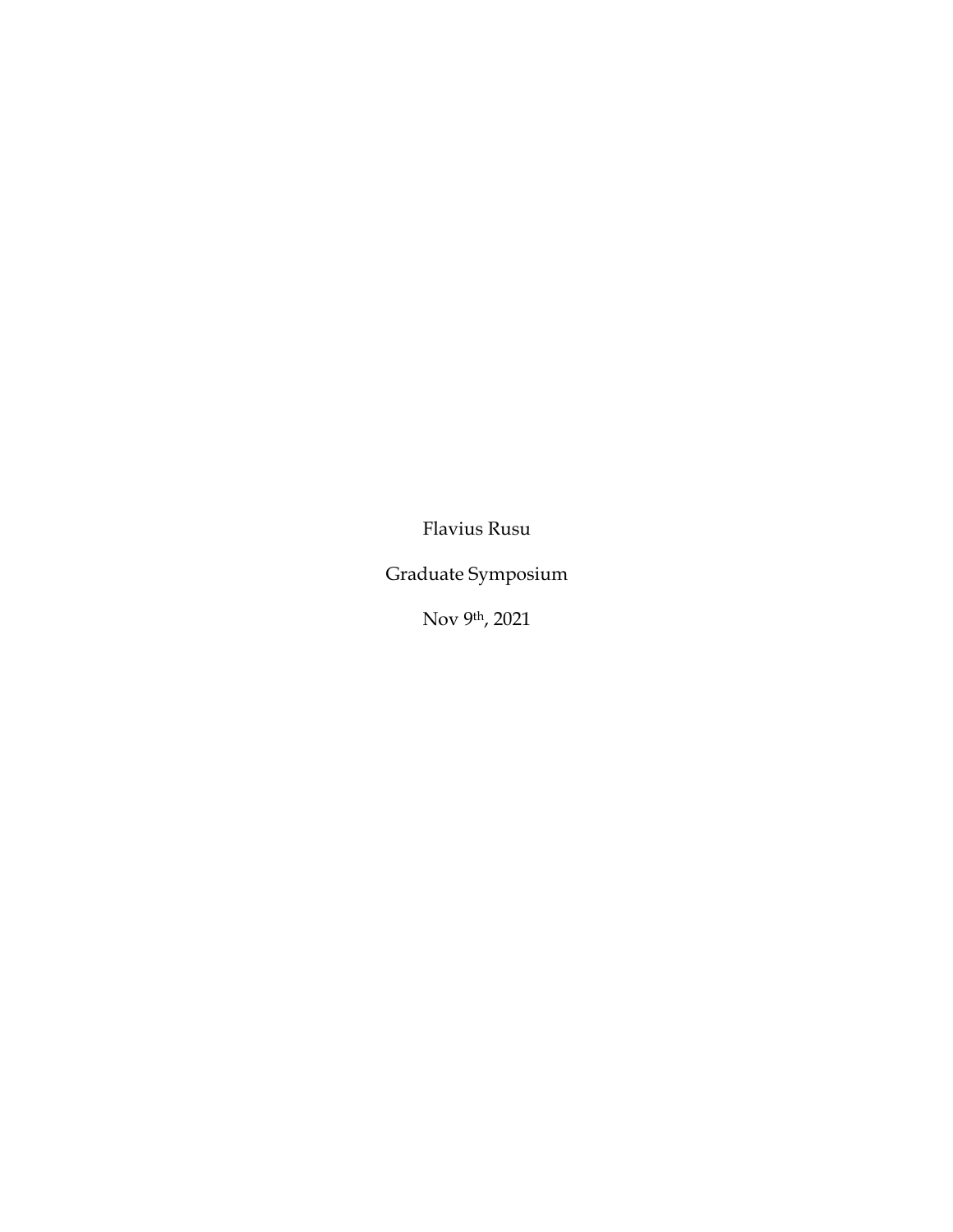A Reflection on Leon Kass and the Problems of Technology

With modernity, technology has become inextricable from human experience. One's possessions, relationality with others, and macro infrastructures required for maintaining social order and sustenance are all connected to technology. Technology has embedded itself so thoroughly that it no longer exists only as an externality but also as a psychological phenomenon, shaping the way humans perceive. Problems arising from technology become apparent when acknowledging it vast influence. Leon Kas, in "The Problem of Technology and Liberal Democracy" provides a description of the development of technology along with the unfolding of several issues resulting from technological advancements. Kas claims that technology is the mind's tendency to control uncertainties and subdue nature for the purpose of serving itself. It flourishes in liberal democracies centered on scientific development at the cost of privacy and freedom and can only be overcome through education and active change.

Historically speaking, the first notion of technology appears with the Greeks. This notion however is one which denotes art and rhetoric, the crafting of art. This interpretation, *techne*, is one which implies the construction and ordering of rationality (Kas, 2002). Humans are different from other animals because they not only follow instinctual tendencies, but deliberately order, create, and plan according to reason. In this sense, the ancients considered technology a craft and production.

In modernity, technology is characterized by its attempt to harness power and control energy. It is no longer a production but rather an imposition. A demand upon nature to provide us with resources which we manipulate and transform in ways that serve us. Technology aims towards efficiency and ease. It holds humans in the incubator of comfort. With its expansion, technology is no longer simply a tool that enables more efficient production, it is a mode of life.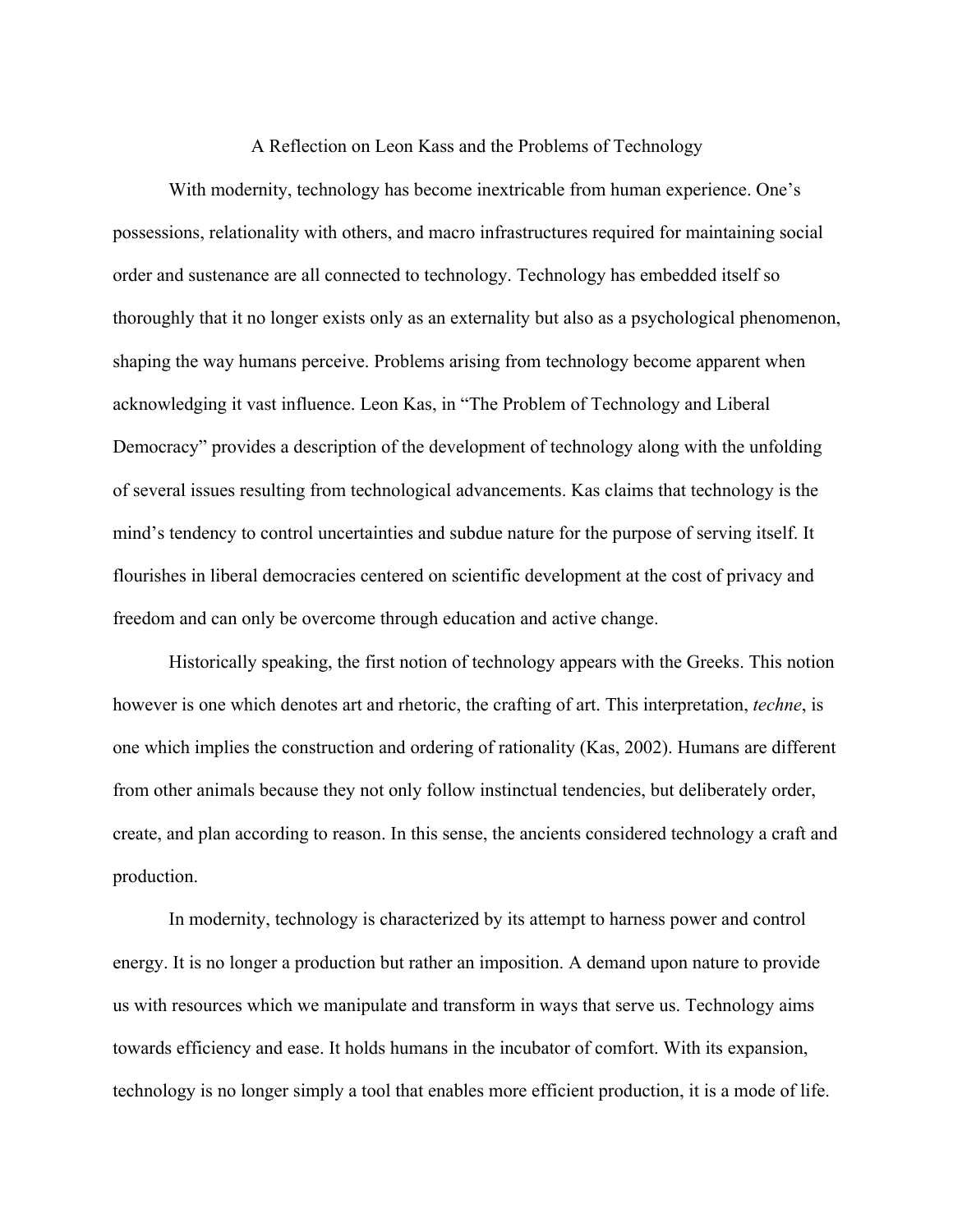Technology assimilates itself with human experience, constantly transitioning from luxury to necessity. It evolves from a merely physical manifestation to a cognitive one (Kas, 2002). Technology makes its way into psyche and shapes it. As Leon Kas eloquently expresses, technology is the mind's inclination to structurally order and control that which it encounters in an effort to reduce and eliminate chance and spontaneity for human benefit; mastery of the external through rationality (Kas, 2002).

What is the origin or intention behind our desire to assert mastery over nature? Kas draws examples from various explanations which have been given over the course of technology's development. Some suggest that technology supplements our weakness. It allows us to overcome difficult circumstances. Others suggest that laziness, boredom, pride, or an array of other vices cultivate our desire to expand technologically. We may note that these qualities of human character are not limited to the modern era, yet it is only within the modern era that technology has increases exponentially. It is the advancement of science that distinguishes modern technology from its past manifestations. Tests of trial and error designed to understanding how things work not only employ technology but further its scope. This, of course, leads to an understanding of nature as mechanistic, as having hidden systems of functioning which can only be discovered through experimentation. As opposed to the ancients, whose inquiry with respect to the nature of reality entailed questions of composition, modern inquiry is methodical, systematic. On this point, modern science, and technology merge.

Now that we have described the evolution of technology, we can assess the *problem* or problems associated with its advances. Kas suggests that the problem of technology begins with our very own approach to the situation; that we see it in terms of a problem (Kas, 2002). To suggest that technology is a problem is to assume two aspects. First, that there is a situation at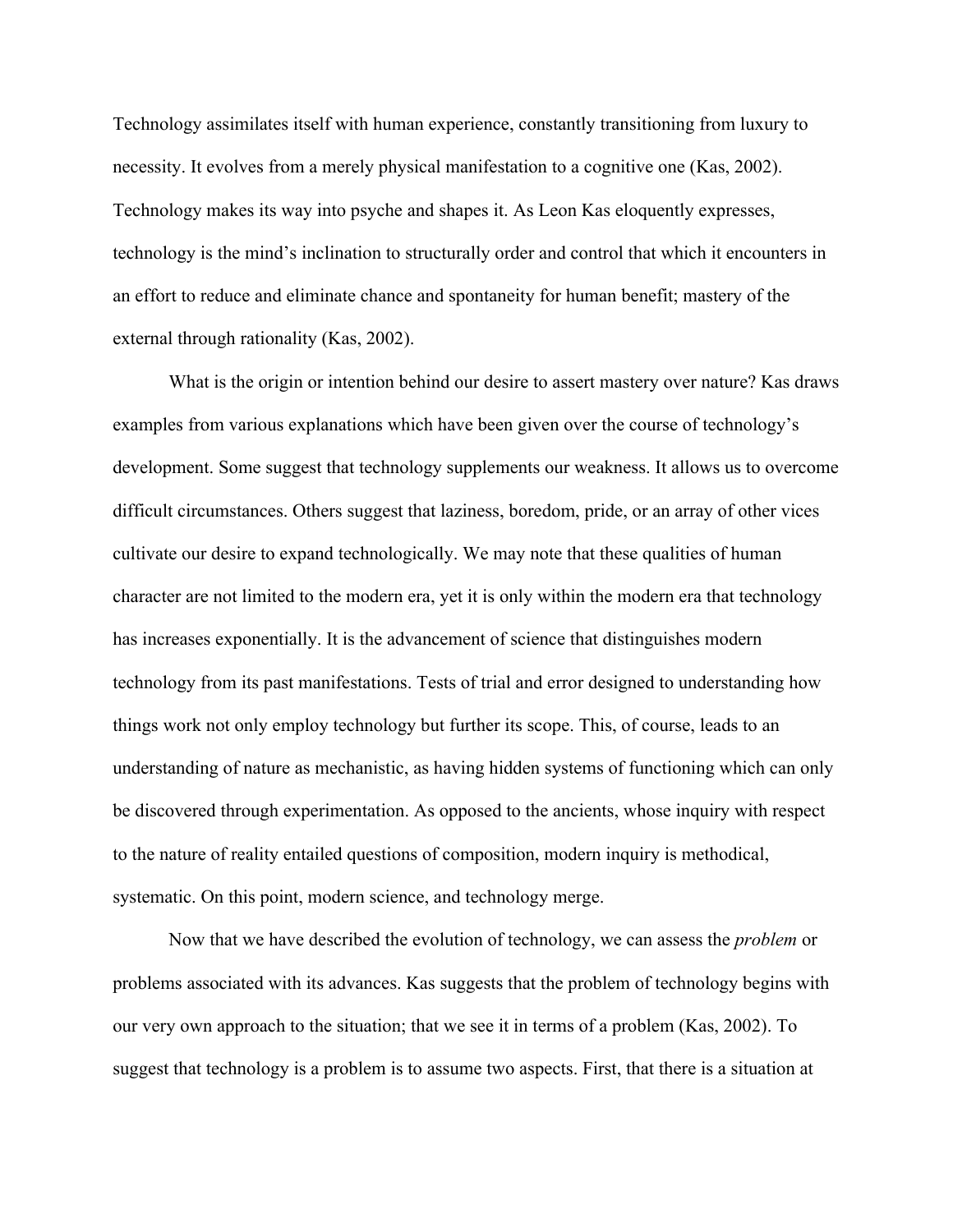hand, with an obstruction that necessitates a solution. Secondly, that there is a direct solution which *solves* the problem, thus inferring a closed system. This is the exact method technology follows*.* It establishes a problem, postulates solutions, then executes the optimal solution with the intent of bringing the issue to a close. Thus, to identify technology as a problem, is to affirm a technological way of thinking (Kas, 2002).

Acknowledging that technology's influence upon the mind is inescapable in our assessment of the problem is insufficient grounds for abandoning the inquiry. Leon Kas states that there are three problematic underpinnings with respect to technology: its feasibility, lack of clear future oriented positive outcomes, and the self-contradiction inherent within itself (Kas, 2002).

First, we must assess whether technology can achieve its aim towards humankind's mastery of the natural environment. For instance, with the scope of eliminating famine, technologies have developed to efficiently mass produce food. While this solves the problem of starvation, it creates a new problem, pollution. One issue has been exchanged for another. How are we to determine whether the problems technology solves do not elicit further problems, more devastating problems? Technology does not appear to be contained and limited in its scope, thus is poses the danger of generating issues of increasing severity.

Now, let us assume that technology can be controlled, that unwelcomed effects can be averted, and its current trajectory controlled. What is the end? Common expectations of technology include sustainable comfort with respect to basic needs, unwavering health, and longevity. However, do these goals ensure happiness or fulfillment? If everything is scrupulously controlled, can desire or will exist? Existence reduced to a mechanism loses meaning and the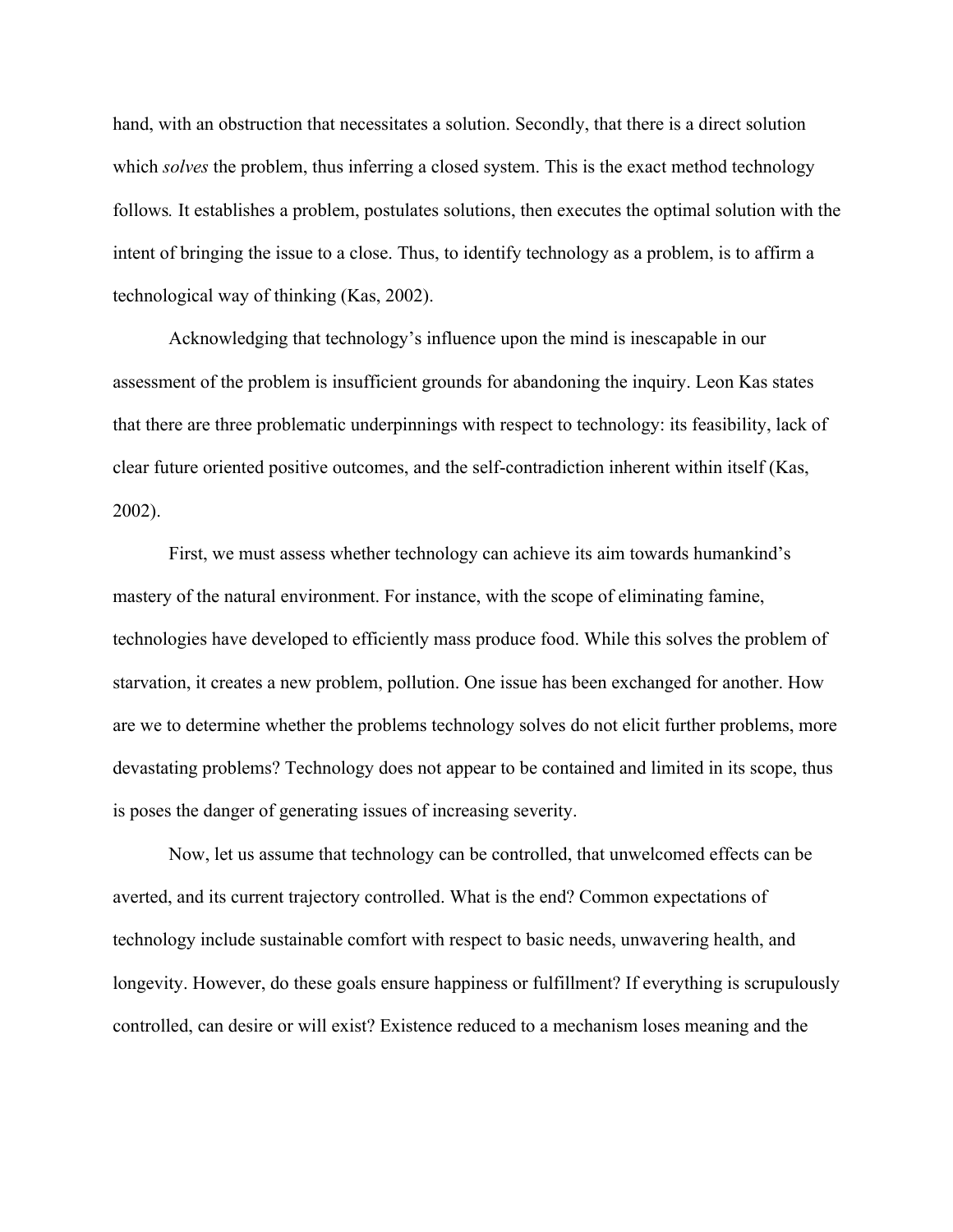need for a thinking being. If chance and spontaneity have been subdued, rationality, as the act of bringing order out of chaos, no longer has its place.

Finally, technology becomes a tragedy, for it not only fails to accomplish the tasks which it is designed for i.e. the control of externalities, but it sets in motion a mentality that is harmful for the human psyche (Kas, 2002). In "The Troubled Dream of Life", Daniel Callahan describes how carefully controlled medical technologies are designed to obtain mastery over the body. Callahan asserts that there is a clinical drive towards developing technologies that continuously expand the bounds within which we can save and extend life. He asks that we examine the tradeoffs of a fixated pursuit of life extending technology. Before medical technology's development, illnesses were characterized by their rapid onset and resolution (Callahan, 2000). People often died within two weeks, with some fatal diseases lasting four weeks or rarely eight weeks before the afflicted individual would die. In the late 1800s, as the conquest against infectious disease began and effective therapies emerged, life expectancy rapidly increased (Callahan, 2000). While this is seemingly positive, we have exchanged a shorter life for a sicker life (Callahan, 2000). Relatively sudden deaths have been replaced by chronic and degenerative conditions leading to death. Callahan claims that technologies influence on medicine has changed our perceptions of death, evoking in us a fear of death unlike that of preceding generations, and further making us desperate for, and fixated on advances that will help us avoid death for as long as possible (Callahan, 2000). As Kas suggests, the mind seeks solace in new innovations. The technological innovations, despite their superficial appeal, can create the illusion of security when in fact, the situation does not attenuate in severity (Kas, 2002).

Now, with respect to liberal democracy, Kas suggests that the American Republic became the first regime to embrace technological advancement (Kas, 2002). However, scientific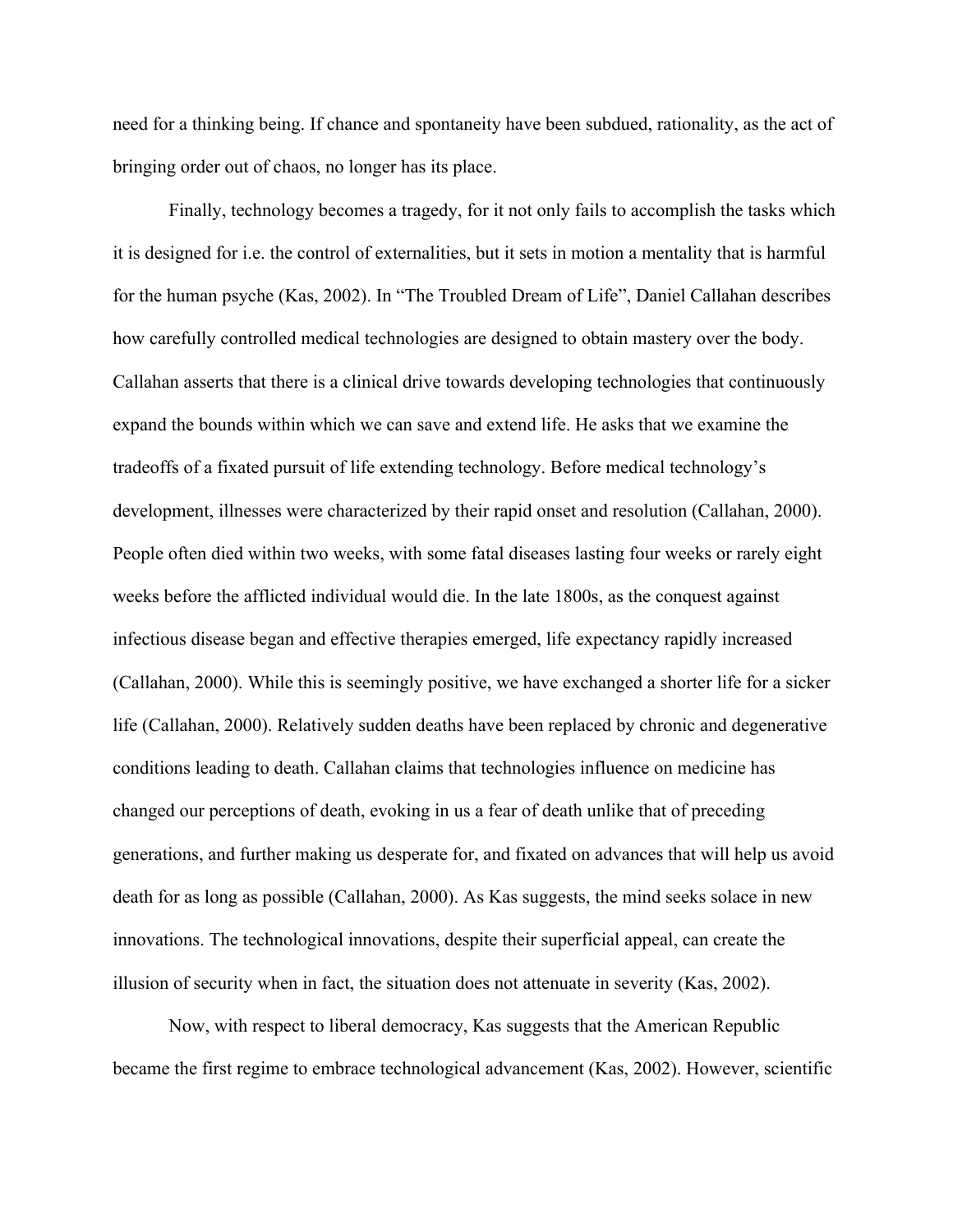advancement was not sought simply for the sake of progress, but rather for the benefit of the general welfare of the people, for liberty. With time, the development of technology in tandem with mass corporatization, bureaucratization, and government expansion led to the individualism and materialism characteristic of modern American democracy (Kas, 2002). For the egocentric individual, technology is the good because it satisfies immediate needs with ease. Such individuals are under the impression that they live freely because technology takes care of things that would otherwise consume their time. However, liberty does not entail self-indulgence. Liberty is the opportunity to self-rule, to contribute to the political sphere in a way that defends our rights and dignity.

Furthermore, liberty assumes the freedom of privacy, of private life. Private life is where we can be ourselves, where we can retreat and experience the sacred aspects of life unobserved. The mind and body need rest from the imposing influences of the external world. Conversely, with technology as it is today, the home no longer offers this solace. Education is required to ensure that our liberty is not replaced by technology. We must not allow technology to make us senseless and idle. We must actively engage and be aware of the threats technological advancements pose, and we must seek wisdom towards approaching these issues.

Leon Kas identifies the trajectory technology has taken over the course of its development. Only within the last generations has technology advanced at such an alarming rate. The human mind, now inescapable from the reaches of technology, strives to control and mitigate all uncertainties present in the external environment. Technology is both the means for this, and the thing which fosters the mindset of needing control, of solving problems. The risks associated with technology are severe and largely unforeseeable. The privacy and freedom of individuals slowly dissipates as technology's grasp on the modern era strengths. We must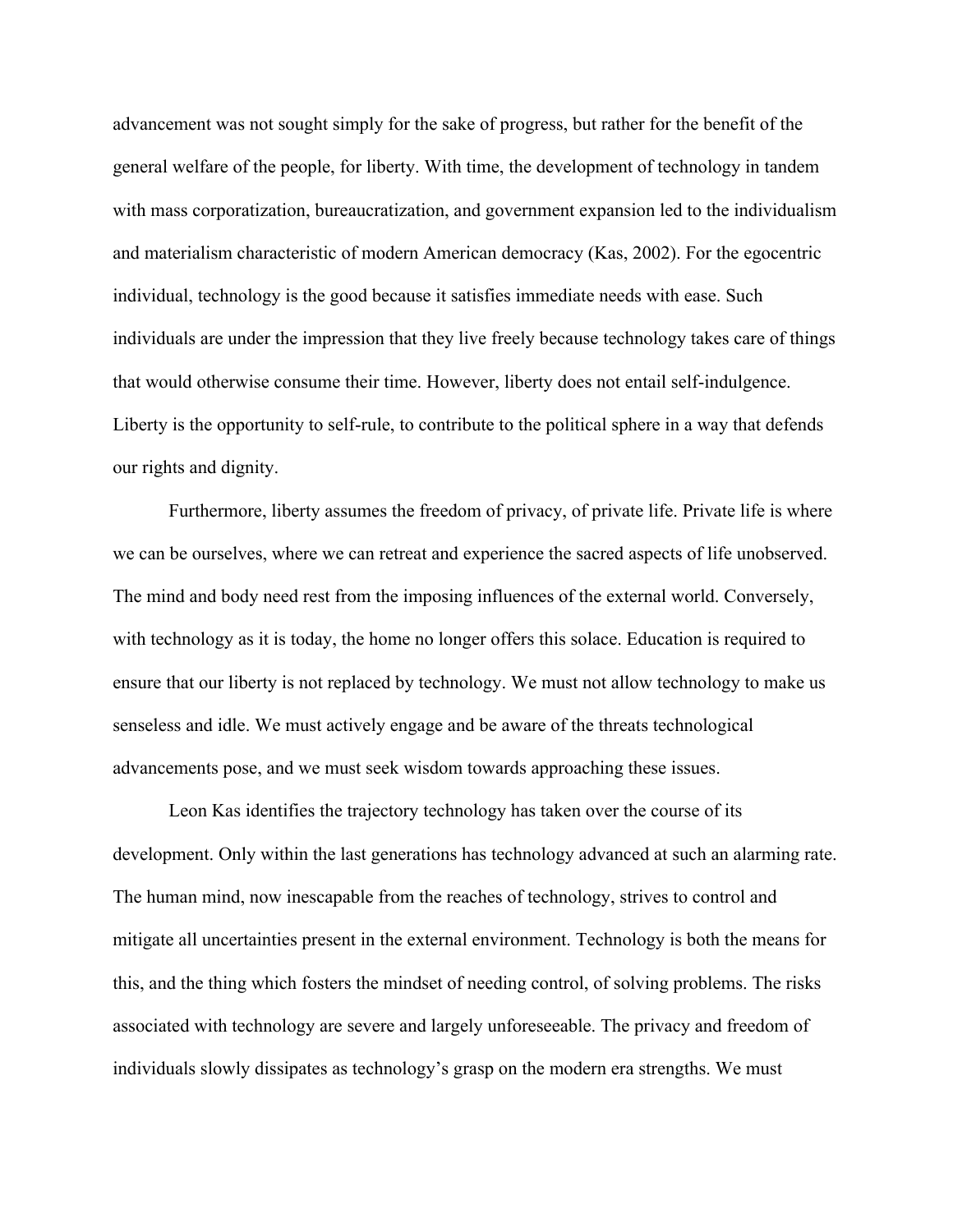dedicate ourselves to the acknowledgement and education of this technological tragedy, tread with care, and move in unison towards a flourishing life.